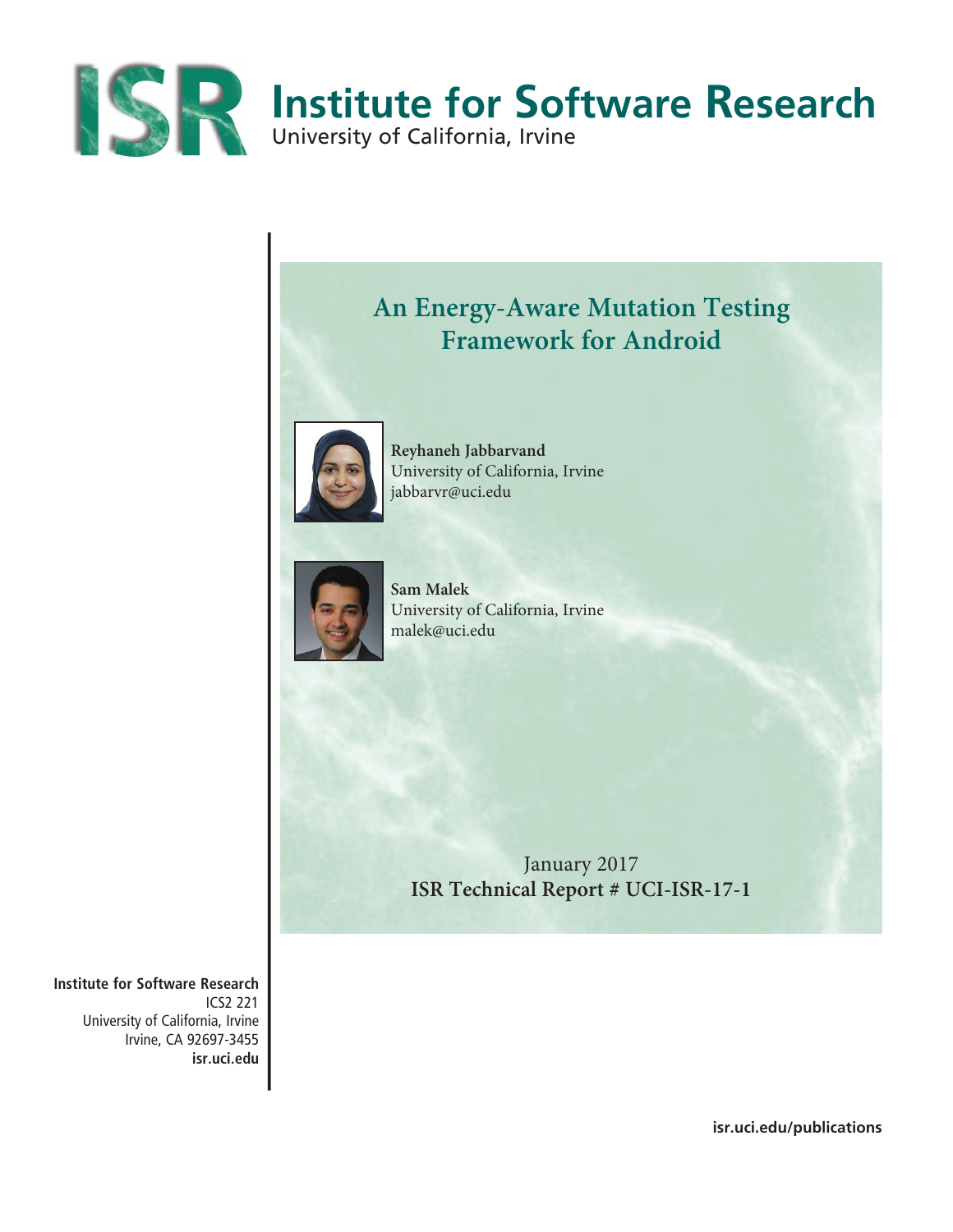# An Energy-Aware Mutation Testing Framework for Android

Reyhaneh Jabbarvand and Sam Malek Institute of Software Research, University of California, Irvine {jabbarvr,malek}@uci.edu

*Abstract*—The rising popularity of mobile apps deployed on battery-constrained devices underlines the need for effectively evaluating their energy properties. However, currently there is a lack of testing tools for evaluating the energy properties of apps. As a result, for energy testing, developers are relying on tests intended for evaluating the functional correctness of apps. Such tests may not be adequate for revealing energy defects and inefficiencies in apps. This paper presents an energy-aware mutation testing framework, called  $\mu D$ *roid*, that can be used by developers to assess the adequacy of their test suite for revealing energy-related defects. *µDroid* implements fifty energy-aware mutation operators and relies on a novel, automatic oracle to determine if a mutant can be killed by a test. Our evaluation on real-world Android apps shows the ability of proposed mutation operators for evaluating the utility of tests in revealing energy defects. Moreover, our automated oracle can detect whether tests kill the energy mutants with an overall accuracy of 94.6%, thereby making it possible to apply  $\mu$ *Droid* automatically.

#### I. INTRODUCTION

Energy is a demanding but limited resource on mobile and wearable devices. Improper usage of energy consuming hardware components, such as GPS, WiFi, Radio, Bluetooth, and display, can drastically discharge the battery. Recent studies have shown energy to be a major concern for both users [\[51\]](#page-11-0) and developers [\[45\]](#page-11-1). In spite of that, many mobile apps are abound with energy defects.

The majority of apps are developed by start-up companies and individual developers that lack the resources to properly test their programs. The resources they have are typically spent on testing the functional aspects of apps. However, tests designed for testing functional correctness of a program may not be suitable for revealing energy defects. In fact, even in settings where developers have the resources to test the energy properties of their apps, there is generally a lack of tools and methodologies for energy testing [\[45\]](#page-11-1). Thus, there is an increasing demand for solutions that can assist the developers in identifying and removing energy defects from apps prior to their release.

One step toward this goal is to help the developers with evaluating the quality of their tests for revealing energy defects. *Mutation testing* is an approach for evaluating fault detection ability of a test suite by seeding the program under test with artificial defects, a.k.a, *mutation operators* [\[32\]](#page-11-2), [\[35\]](#page-11-3). Mutation operators can be designed based on a defect model, where mutation operators create instances of known defects, or by

mutating the syntactic elements of the programming language. The latter creates enormously large number of mutants and makes energy-aware mutation testing infeasible, as energy testing should be performed on a real device to obtain accurate measurements of battery discharge. Additionally, energy defects tend to be complex (e.g., manifest themselves through special user interactions or peculiar sequence of external events). As Rene et al. [\[36\]](#page-11-4) showed complex faults are not highly coupled to syntactic mutants, energy-aware mutation operators should be designed based on a defect model.

In this paper, we present  $\mu_{\text{Droid}}$ , an energy-aware mutation testing framework for Android. We have focused our effort on Android, as it is the most widely used mobile platform. However, we believe the concepts underlying the framework are applicable to other mobile platforms as well. In the design of  $\mu$ *Droid*, we had to overcome two challenges:

- 1) An effective approach for energy-aware mutation testing needs an extensive list of *energy anti-patterns* in Android to guide the development of mutation operators. An energy anti-pattern is a commonly encountered development practice (e.g., misuse of Android API) that results in unnecessary energy inefficiencies. While a few energy anti-patterns, such as resource leakage and sub-optimal binding [\[42\]](#page-11-5), [\[43\]](#page-11-6), [\[52\]](#page-11-7), have been documented in the literature, they do not cover the entire spectrum of energy defects that arise in practice. To that end, we first conducted a systematic study of various sources of information, which allowed us to construct the most comprehensive energy defect model for Android to date. Using this defect model, we designed and implemented a total of *fifty* mutation operators that can be applied automatically to apps under test.
- 2) An important challenge with mutation testing is the *oracle problem*, i.e., determining whether the execution of a test case kills the mutants or not. This is particularly a challenge with energy testing, since the state-of-the-practice is mostly a manual process, where the engineer examines the power trace of running a test to determine the energy inefficiencies that might lead to finding defects. To address this challenge, we present a novel, and fully automated oracle that is capable of determining whether an energy mutant is killed by comparing the power traces of tests executed on the original and mutant versions of an app.

We have evaluated  $\mu$ *Droid* using open-source Android apps and in terms of its ability to evaluate quality of tests for energy

<span id="page-1-0"></span><sup>&</sup>lt;sup>1</sup>ISR Technical Report UCI-ISR-17-1, January 2017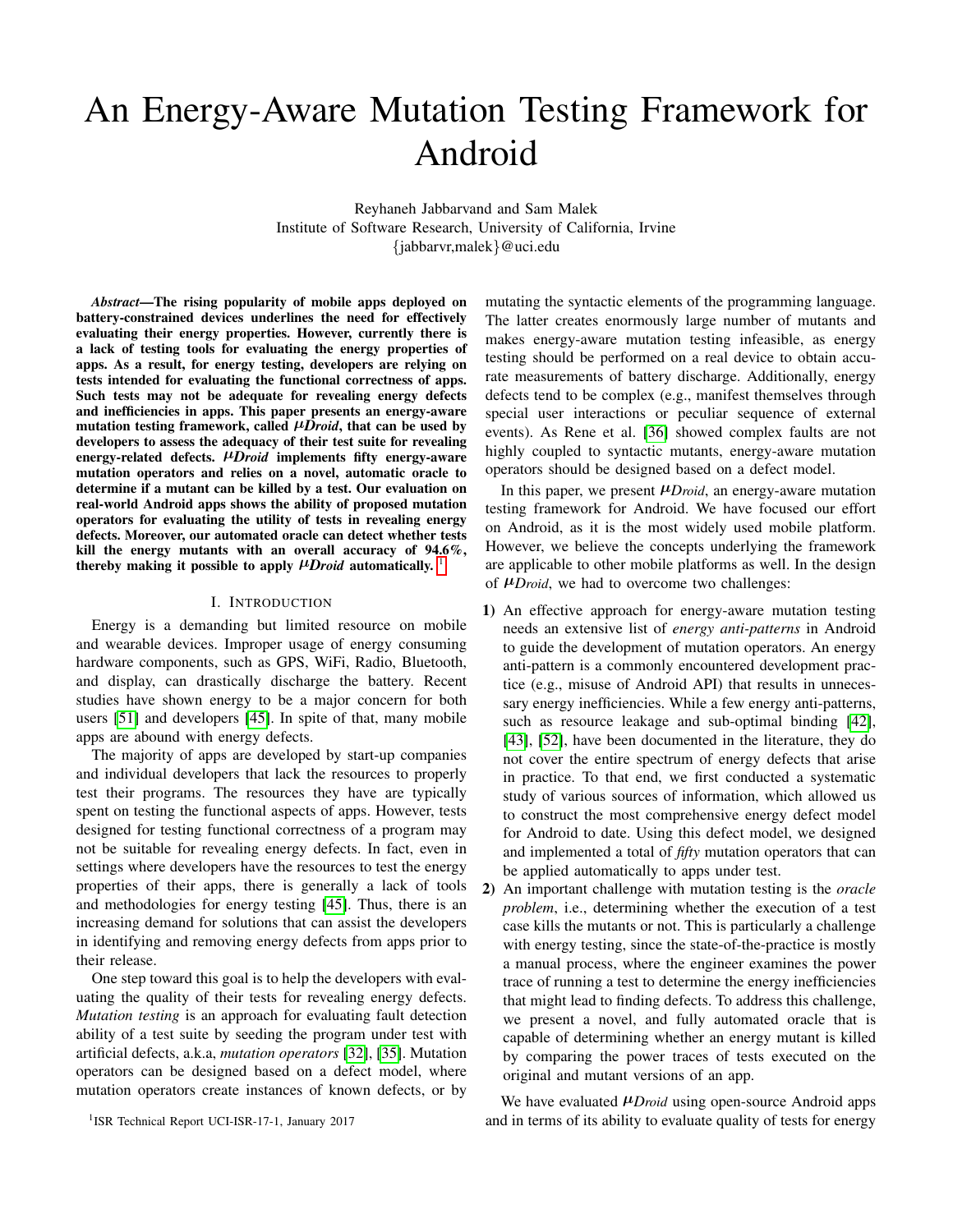testing, helping the developers create better tests, the accuracy of its oracle, and its performance. Our experiments show that µ*Droid* can effectively and efficiently evaluate the adequacy of test suites for energy testing, leveraging an automated oracle with an average accuracy of 94.6%.

This paper makes the following contributions:

- Comprehensive list of energy anti-patterns collected from issue trackers, Android developers guide, and Android API reference.
- Design of fifty energy-aware mutation operators based on the energy anti-patterns and their implementation as an Eclipse plugin, which is publicly available [\[10\]](#page-11-8).
- A novel automatic oracle for mutation analysis to identify if an energy mutant can be killed by a test suite.

The remainder of this paper is organized as follows. Section [II](#page-2-0) provides an overview of our framework. Sections [III](#page-2-1) describes our extensive study to collect energy anti-patterns from variety of sources and presents the details of our mutation operators with several coding examples. Section [IV](#page-6-0) introduces our automated approach for energy-aware mutation analysis. Section [V](#page-7-0) presents the implementation and evaluation of the research. Finally, the paper outlines related research and concludes with a discussion of our future work.

# II. FRAMEWORK OVERVIEW

<span id="page-2-0"></span>Figure [1](#page-2-2) depicts our framework,  $\mu$ *Droid*, for energy-aware mutation testing of Android apps, consisting of three major components: (1) *Eclipse Plugin* that implements the mutation operators and creates a mutant from the original app; (2) *Runner/Profiler* component that runs the test suite over both the mutated and original versions of the program, profiles the power consumption of the device during execution of tests, and generates the corresponding power traces (i.e., time series of profiled power values); and (3) *Analysis Engine* that compares the power traces of tests in the original and mutated versions to determine if a mutant can be killed by tests or not.

Our Eclipse plugin implements *fifty* energy-aware mutation operators (details in Section [III\)](#page-2-1) derived from an extensive list of energy anti-patterns in Android. To generate mutants, our plugin takes the source code of an app and extracts the Abstract Syntax Tree (AST) representation of it. It then searches for anti-patterns encoded by mutation operators in AST, transforms the AST according to the anti-patterns, and generates the implementation of the mutants from the revised AST.

After generating a mutant, the Runner/Profiler component runs the test suite over the original and mutant versions, while profiling the actual power consumption of the device during execution of test cases. This component creates the power trace for each test case that is then fed to the Analysis Engine.

Analysis engine employs a novel algorithm to decide whether each mutant is killed or lived. At a high-level, it measures the similarity between time series generated by each test after execution on the original and mutated versions of an app (details in Section [IV\)](#page-6-0). In doing so, it accounts for distortions in the collected data. If the temporal sequences of

<span id="page-2-2"></span>

Fig. 1: Energy-aware mutation testing framework

power values for a test executed on the original and mutated app are not similar, Analysis Engine marks the test as killed. A mutant lives if none of the tests in the test suite can kill it.

The implementation of our framework is extensible to allow for inclusion of new mutation operators, Android devices, and analysis algorithms. In the following two sections, we describe the details of our energy-aware mutation operators and mutation analysis engine.

# III. ENERGY-AWARE MUTATION OPERATORS

<span id="page-2-1"></span>To design the mutation operators, we first conducted an extensive study to identify the commonly encountered energy defects in Android apps, which we call *energy anti-patterns*. To that end, we explored bug repositories of open-source projects, documents from Google and others describing best practices of avoiding energy inefficiencies, and published literature in the area of green software engineering.

# *A. Defect Model and Derivation of the Mutation Operators*

Our methodology to collect the energy anti-patterns was a *keyword-based* search approach. We started by crawling Android Open Source Project issue tracker [\[3\]](#page-11-9) and XDA Developers forum [\[18\]](#page-11-10) and searched for posts that have at least one of the following keywords: *energy*, *power*, *battery*, *drain*, and *consumption*. The outcome of this step was a list of energy related issues, and *295* apps where those issues had been reported. We excluded commercial apps from the list, since our research requires the availability of source code. That left us with *130* open-source apps for further investigation.

We then searched the issue tracker of the *130* apps for the aforementioned keywords, and narrowed down to *91* open source apps that had at least one issue (open or closed) related to energy, as reported in their issue tracker. We considered apps whose energy issues were reproducible by the developerswhether confirmed or fixed—or had an explanation as to how to reproduce the issue, which left us with *41* apps. Moreover, we studied the related literature [\[20\]](#page-11-11), [\[21\]](#page-11-12), [\[30\]](#page-11-13), [\[42\]](#page-11-5), [\[43\]](#page-11-6), [\[52\]](#page-11-7) and found *18* additional open-source apps with energy issues. In the end, we were able to identify *59* open-source apps with confirmed energy defects.

We manually investigated the source code of these *59* apps to find misuse of Android APIs utilizing energyexpensive hardware components (e.g., CPU, WiFi, Radio, Display, GPS, Bluetooth, and Sensors) as reported in the corresponding bug trackers. For example, Omim [\[9\]](#page-11-14) issue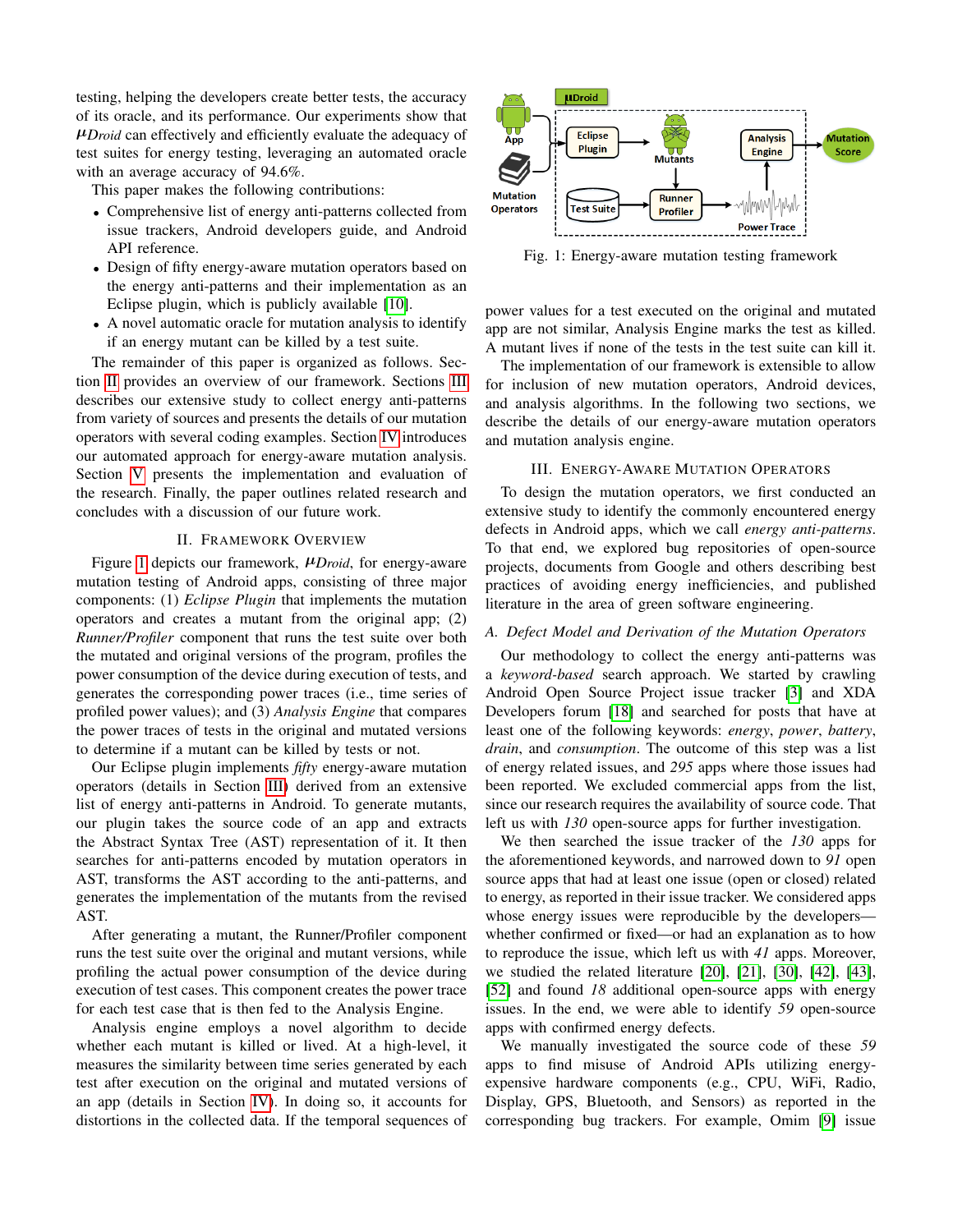<span id="page-3-0"></span>

| Category                       | Description of Classes                       | <b>Mutation Operators</b>                                                    | Hardware                                      | Type                    |  |  |  |
|--------------------------------|----------------------------------------------|------------------------------------------------------------------------------|-----------------------------------------------|-------------------------|--|--|--|
|                                | Increase Location Update Frequency           | LUF T, LUF D                                                                 | GPS/WiFi/Radio                                | $\overline{R}$          |  |  |  |
| Location                       | Change Location Request Provider             | LRP_C, LRP_A                                                                 | GPS/WiFi/Radio                                | R <sub>1</sub>          |  |  |  |
|                                | Redundant Location Update                    | RLU, RLU D, RLU P                                                            | GPS/WiFi/Radio                                | $\overline{D}$          |  |  |  |
|                                | Voiding Last Known Location                  | LKL.                                                                         | GPS/WiFi/Radio                                | $\overline{\mathbb{R}}$ |  |  |  |
|                                | Wakelock Release Deletion for CPU            | WRDC, WRDC_P, WRDC_D                                                         | CPU                                           | D                       |  |  |  |
| Wakelock                       | Keep WakefulBroadcastReceiver Active         | <b>WBR</b>                                                                   | <b>CPU</b>                                    | $\overline{\text{D}}$   |  |  |  |
|                                | Wakelock Release Deletion for WiFi           | WRDW, WRDW_P, WRDW_D                                                         | WiFi                                          |                         |  |  |  |
|                                | Acquire High Performance WiFi Wakelock       | <b>HPW</b>                                                                   | WiFi                                          | $\overline{R}$          |  |  |  |
|                                | Fail to Check for Connectivity               | FCC A, FCC R                                                                 | WiFi/Radio                                    | R <sub>1</sub>          |  |  |  |
|                                | Frequently Scan for WiFi                     | FSW_H, FSW_S                                                                 | WiFi                                          | $\overline{\texttt{R}}$ |  |  |  |
|                                | Redundant WiFi Scan                          | <b>RWS</b>                                                                   | WiFi                                          | D                       |  |  |  |
|                                | Use Cellular over WiFi                       | UCW_C, UCW_W                                                                 | WiFi/Radio                                    | R,I                     |  |  |  |
| Connectivity                   | Long Timeout for Corrupted Connection        | TTC                                                                          | WiFi/Radio                                    |                         |  |  |  |
|                                | Downloading Redundant Data                   | <b>DRD</b>                                                                   | WiFi/Radio                                    |                         |  |  |  |
|                                | Unnecessary Active Bluetooth                 | <b>UAB</b>                                                                   | Bluetooth                                     |                         |  |  |  |
|                                | <b>Frequently Discover Bluetooth Devices</b> | FDB_H, FDB_S                                                                 | Bluetooth                                     | $\overline{\mathbb{R}}$ |  |  |  |
|                                | <b>Redundant Bluetooth Discovery</b>         | <b>RBD</b>                                                                   | Bluetooth                                     | D                       |  |  |  |
|                                | Enable Maximum Screen Timeout                | <b>MST</b>                                                                   | Display                                       |                         |  |  |  |
| Display                        | Set Screen Flags                             | <b>SSF</b>                                                                   | Display                                       |                         |  |  |  |
|                                | Use Light Background Color                   | LBC                                                                          | <b>Display</b>                                | $\overline{\texttt{R}}$ |  |  |  |
|                                | <b>Enable Maximum Screen Brightness</b>      | <b>MSB</b>                                                                   | <b>Display</b>                                |                         |  |  |  |
|                                | High Frequency Recurring Callback            | HFC_T, HFC_S, HFC_A, HFC_H                                                   | WiFi/Radio/CPU/Memory/Bluetooth/Display       | $\mathbb{R}$            |  |  |  |
|                                | <b>Redundant Recurring Callback</b>          | RRC                                                                          | WiFi/Radio/CPU/Memory/Bluetooth/Display       | $\overline{\mathbb{D}}$ |  |  |  |
|                                | Running an Alarm Forever                     | RAF                                                                          | WiFi/Radio/CPU/Memory/Bluetooth/Display       | $\overline{D}$          |  |  |  |
| Recurring Callback<br>and Loop | Battery-Related Frequency Adjustment         | BFA_T_F, BFA_T_L, BFA_S_F,<br>BFA_S_L, BFA_A_F, BFA_A_L,<br>BFA_H_F, BFA_H_L | WiFi/Radio/CPU/ Memory/<br>Bluetooth/ Display |                         |  |  |  |
|                                | Increasing Loop Iterations                   | ш                                                                            | WiFi/Radio/CPU/Memory/Bluetooth/Display       |                         |  |  |  |
| Sensor                         | Sensor Listener Unregister Deletion          | <b>SLUD</b>                                                                  | <b>Sensors</b>                                | D                       |  |  |  |
|                                | Fast Delivery Sensor Listener                | <b>FDSL</b>                                                                  | <b>Sensors</b>                                | $\overline{\texttt{R}}$ |  |  |  |

TABLE I: List of proposed energy-aware mutation operators.

780 states *"App is using GPS all the time, or at least trying to use"*. As a result, we investigated usage of APIs belonging to LocationManager package in Android. As another example, SipDroid [\[15\]](#page-11-15) issue 847 states *"after using the app, display brightness is increased almost full and its stays that way"*. Thereby, we investigated the source code for APIs dealing with the adjustment of screen brightness, e.g., getWindow().addFlag(FLAG\_KEEP\_SCREEN\_ON) and getWindow().getAttributes().screenBrightness.

In addition to bug trackers, we crawled Android Developers Guide [\[2\]](#page-11-16) and Android API Reference [\[1\]](#page-11-17) for best practices related to energy consumption using the aforementioned keywords. We identified 28 types of energy anti-patterns from our investigation, which were used to design our energy-aware mutation operators for the purpose of this work.

Table [I](#page-3-0) lists our energy-aware mutation operators. We designed and implemented 50 mutation operators (column 3 in Table [I\)](#page-3-0)—corresponding to the identified energy defect patterns, grouped into 28 classes (column 2 in Table [I\)](#page-3-0). We also categorized these classes of mutation operators into 6 categories, which further capture the commonality among the different classes of operators. Each row of the table presents one class of mutation operators, providing (1) a brief description of the operators in the class, (2) the ID of mutation operators that belong to the class, (3) list of the hardware components that the mutation operators might engage, and (4) modification types made by the operators (R: Replacement, I: Insertion, D: Deletion).

Due to space constraints, in the following sections, we describe a subset of our mutation operators. Details about all mutation operators can be found on the project website [\[10\]](#page-11-8).

# *B. Location Mutation Operators*

When developing location-aware apps, developers should use a location update strategy that achieves the proper tradeoff between accuracy and energy consumption [\[7\]](#page-11-18). User location can be obtained by registering a LocationListener, implementing several callbacks, and then calling requestLocationUpdates method of LocationManager to receive location updates. When the app no longer requires the location information, it needs to stop listening to updates and preserve battery by calling removeUpdates of LocationManager. Though seemingly simple, working with Android LocationManager APIs could be challenging for developers and cause serious energy defects.

Figure [2](#page-4-0) shows a code snippet inspired by real-world apps that employs this type of API. When TrackActivity is launched, it acquires a reference to LocationManager (line 5), creates a location listener (lines 6-10), and registers the listener to request location updates from available providers every 2 minutes (i.e.,  $2*60*1000$ ) or every 20 meters change in location (line 11). Listening for location updates continues until the TrackActivity is destroyed and the listener is unregistered (line 16).

We provide multiple mutation operators that manipulate the usage of LocationManager APIs. LUF operators increase the frequency of location updates by replacing the second (LUF\_T) or third (LUF\_D) parameters of requestLocationUpdates method with 0, such that the app requests location notifications more frequently.

If LUF mutant is killed (more details in Section [IV\)](#page-6-0), it shows the presence of at least one test in the test suite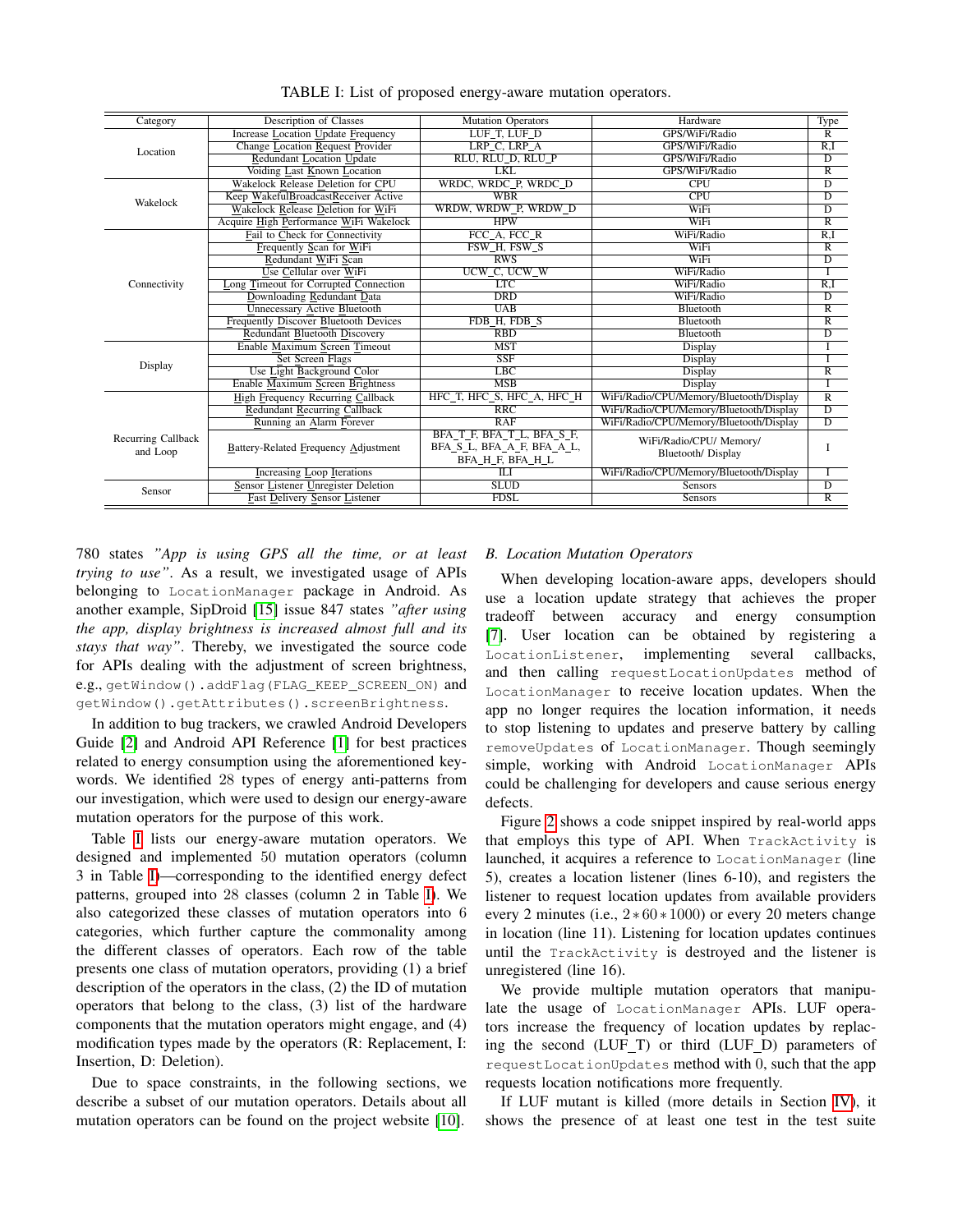```
1 public class TrackActivity extends Activity {
     private LocationManager manager;
     private LocationListener listener;
     4 protected void onCreate(){
       manager = getSystemService("LOCATION_SERVICE");
       6 listener = new LocationListener(){
         7 public void onLocationChanged(){
           // Use location information to update activity
         \rightarrow10 };
11 manager.requestLocationUpdates("NETWORK", 2*60*1000,
            20, listener);
12 }
13 protected void onPause(){super.onPause();}
14 protected void onDestroy(){
15 super.onDestroy();
16 manager.removeUpdates(listener);
17 }
18 }
```
Fig. 2: Example of obtaining user location in Android

that exercises location update frequency of the app. Such tests, however, are not easy to write. For instance, testing the impact of location update by distance requires tests that mock the location. To our knowledge, none of the state-of-the-art Android testing tools are able to generate tests with mocked object. Thereby, developers should manually write such test cases.

Failing to unregister the location listener and listening for a long time consumes a lot of battery power and might lead to location data underutilization [\[42\]](#page-11-5). For example in Figure [2,](#page-4-0) listener keeps listening for updates, even if TrackActivity is paused in the background. Such location updates are redundant, as the activity is not visible. RLU mutants delete the listener deactivation by commenting the invocation of removeUpdates method. This class of mutants can be performed in onPause method  $(RLU_P)$ , onDestroy method (RLU\_D), or anywhere else in the code (RLU). Killing RLU mutants, specially RLU\_D and RLU\_P, requires test cases that instigate transitions between activity lifecycle and service lifecycle to ensure that registering/unregistering of location listeners are performed properly under different use cases.

# *C. Connectivity Mutation Operators*

Connectivity-related mutation operators can be divided to network-related, which engage the WiFi or Radio, and bluetooth-related. Mutation operators in both sub-categories mimic energy anti-patterns that unnecessarily utilize WiFi, Radio, and Bluetooth hardware components, which can have a significant impact on the battery discharge rate.

*1) Network Mutation Operators:* Searching for a network signal is one of the most power-draining operations on mobile devices [\[11\]](#page-11-19). As a result, an app needs to first check for connectivity before performing any network operation to save battery, i.e., not forcing the mobile Radio or WiFi to search for a signal, if there is none available. For instance, the code snippet of Figure [3](#page-4-1) shows an Android program that checks for connectivity first, and then connects to a server at a particular URL and downloads a file. This can be performed

```
1 protected void downloadFiles(String link){
2 WifiLock lock = getSystemService().createWifiLock();
3 lock.acquire();
     URL url = new URL(link);5 ConnectivityManager manager = getSystemService(
6 "CONNECTIVITY_SERVICE");
     NetworkInfo nets = manager.getActiveNetworkInfo();
8 if(nets.isConnected()){
9 HttpURLConnection conn = url.openConnection();
10 conn.connect();
11 // Code for downloading file from the url
12 }
13 lock.release();
14 }
```
Fig. 3: Example of downloading a file in Android

by calling the method isConnected of NetworkInfo. FCC operator mutates the code by replacing the return value of isConnected with true  $(FCC_R)$ , or adds a conditional statement to check connectivity before performing a network task, if it is not already implemented by the app (FCC A).

#### FCC R

```
if(true){
  HttpURLConnection conn = url.openConnection();
  conn.connect();
  // Code for downloading file from the url
}
```
FCC operators are hard to kill, as they require tests that exercise an app both when it is connected to and disconnected from a network. To that end, tests need to either mock the network connection or programmatically enable/disable network connections.

Another aspect of network connections related to energy is that energy cost of communication over cellular network is substantially higher than WiFi. Therefore, developers should adjust the behavior of their apps depending on the type of network connection. For example, downloads of significant size should be suspended until there is a WiFi connection.

UCW operator forces the app to perform network operations only if the device is connected to cellular network (UCW C) or WiFi (UCW W) by adding a conditional statement. For UCW W, network task is performed only when there is a WiFi connection available. For UCW\_C, on the other hand, the mutation operator disables the WiFi connection and checks if a cellular network connection is available to perform the network task. Therefore, killing both mutants requires testing an app using both types of connections.

# UCW W

```
WifiManager manager = getSystemService("WIFI_SERVICE");
if(manager.isWifiEnabled()){
  HttpURLConnection conn = url.openConnection();
  conn.connect():
  // Code for downloading file from the url
}
```
*2) Bluetooth Mutation Operators:* Figure [4](#page-5-0) illustrates a code snippet that searches for paired Bluetooth devices in Android. Device discovery is a periodic task and since it is a heavyweight procedure [\[4\]](#page-11-20), frequent execution of discovery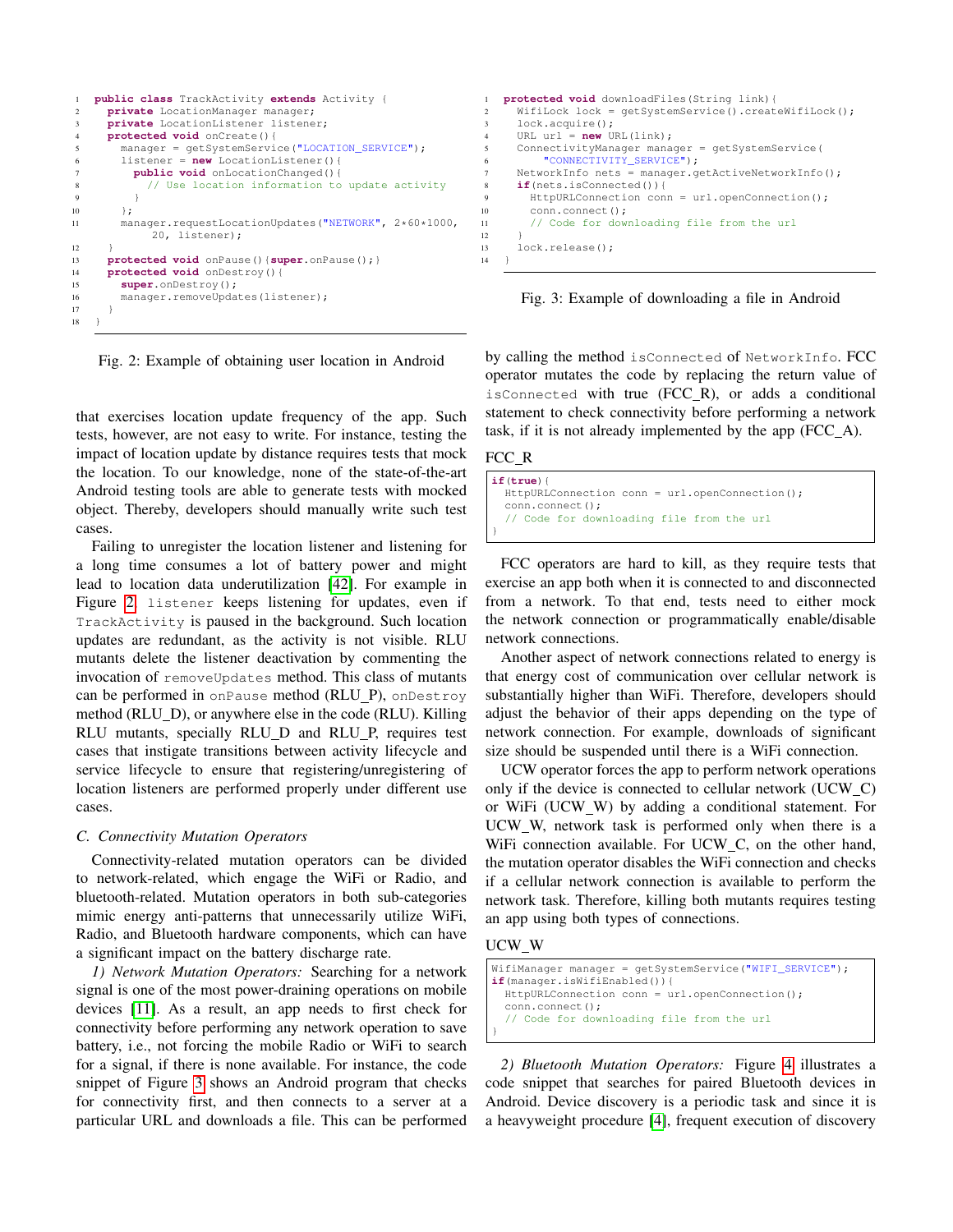```
1 public void discover(int scan_interval){
2 BluetoothAdapter blue = BluetoothAdapter.
         getDefaultAdapter();
     3 private Runnable discovery = new Runnable() {
4 public void run() {
5 blue.startDiscovery();
6 handler.postDelayed(this, scan_interval);
7 }
     8 };
9 handler.postDelayed(discovery, 0);
10 connectToPairedDevice();
11 TransferData();
12 handler.removeCallbacks(blue);
13 }
```
Fig. 4: Example of searching for Bluetooth devices in Android

process for Bluetooth pairs can consume high amounts of energy. Therefore, developers should test the impact of discovery process on the battery life.

FBD mutation operator increases the frequency of discovery process by changing the period of triggering the callback that performs Bluetooth discovery to 0, e.g., replacing scan\_interval with 0 in line 6 of Figure [4.](#page-5-0) Apps can repeatedly search for Bluetooth pairs using Handlers (realized in FBD H), as shown in Figure [4,](#page-5-0) or ScheduledThreadPoolExecuter (realized in FBD\_S), an example of which is available at [\[10\]](#page-11-8). Killing FBD mutants requires test cases not only covering the mutated code, but also running *long enough* to show the impact of frequency on power consumption.

Failing to stop the discovery process when the Bluetooth connections are no longer required by the app keeps the Bluetooth awake and consumes energy. RBD operator deletes the method call removeCallbacks for a task that is responsible to discover Bluetooth devices, causing redundant Bluetooth discovery. Killing RBD mutants may require tests that transit between Android's activity or service lifecycle states, e.g., trigger termination of an activity/service without stopping the Bluetooth discovery task.

# *D. Wakelock Mutation Operators*

*Wakelocks* are mechanisms in Adnroid to indicate that an app needs to keep the device (or part of the device such as CPU or WiFi) awake. Inappropriate usage of wakelocks can cause no-sleep bugs [\[49\]](#page-11-21) and seriously impact battery life and consequently user experience [\[43\]](#page-11-6). Developers should test their apps under different use-case scenarios to ensure that their strategy of acquiring/releasing wakelocks does not unnecessarily keep the device awake.

Wakelock-related mutation operators delete the statements responsible to release the acquired wakelock. Depending on the component that acquires a wakelock (e.g., CPU or WiFi), the type of defining wakelock (e.g., PowerManager, WakefulBroadcastReceiver), and the point of releasing wakelock. We identified and developed support for 8 wakelock-related mutation operators (details and examples can be found at [\[10\]](#page-11-8)).

#### *E. Display Mutation Operators*

Some apps, such as games and video players, need to keep the screen on during execution. There are two ways of keeping the screen awake during execution of an app, namely using screen flags (e.g., FLAG\_KEEP\_SCREEN\_ON) to force the screen to stay on, or increasing the timeout of the screen. $<sup>2</sup>$  $<sup>2</sup>$  $<sup>2</sup>$ </sup>

Screen flags should only be used in the activities, not in services and other types of components [\[6\]](#page-11-22). In addition, if an app modifies the screen timeout setting, these modifications should be restored after the app exits. As an example of display-related mutation operators, MST adds statements to activity classes to increase the screen timeout to the maximum possible value. For MST, there is also a need to modify the manifest file in order to add the permission to modify settings.

MST changes to source code

```
Settings.System.putInt(getContentResolver(),
    "SCREEN_OFF_TIMEOUT", Integer.MAX_VALUE);
```
#### MST changes to manifest file

<uses-permission android:name="android.permission. WRITE\_SETTINGS"/>

#### *F. Recurring Callback and Loop Mutation Operators*

Recurring callbacks, e.g., Timer, AlarmManager, Handler, and ScheduledThreadPoolExecuter, are frequently used in Android apps to implement repeating tasks. Poorly designed strategy to perform a repeating task may have serious implications on the energy usage of an app [\[8\]](#page-11-23), [\[12\]](#page-11-24). Similarly, loop bugs occur when energy greedy APIs are repeatedly, but unnecessarily, executed in a loop [\[20\]](#page-11-11), [\[49\]](#page-11-21).

One of the best practices of scheduling repeating tasks is to adjust the frequency of invocation depending on the battery status. For example, if the battery level drops below 10%, an app should decrease the frequency of repeating tasks to conserve the battery for a longer time. While HFC class of mutation operators unconditionally increases the frequency of recurring callbacks, BFA operators do this only when the battery is discharging. Therefore, the BFA mutants can be killed only when tests are run on a device with low battery or the battery status is mocked. Depending on the APIs that are used in an app for scheduling periodic tasks, we implemented 8 mutation operators of type BFA. As with some of the other operators, details and examples can be found at [\[10\]](#page-11-8).

#### *G. Sensor Mutation Operators*

Sensor events, such as those produced by *accelerometer* and *gyroscope*, can be queued in the hardware before delivery. Setting delivery trigger of sensor listener to low values interrupts the main processor at highest frequency possible and prevents it to switch to lower power state. This is particularly so, if the sensor is a *wake-up* sensor [\[14\]](#page-11-25). The events generated by

<span id="page-5-1"></span><sup>&</sup>lt;sup>2</sup>Since screen wakelocks are deprecated as of Android version 3.2, we only considered screen flags and screen timeout in the design of our operators.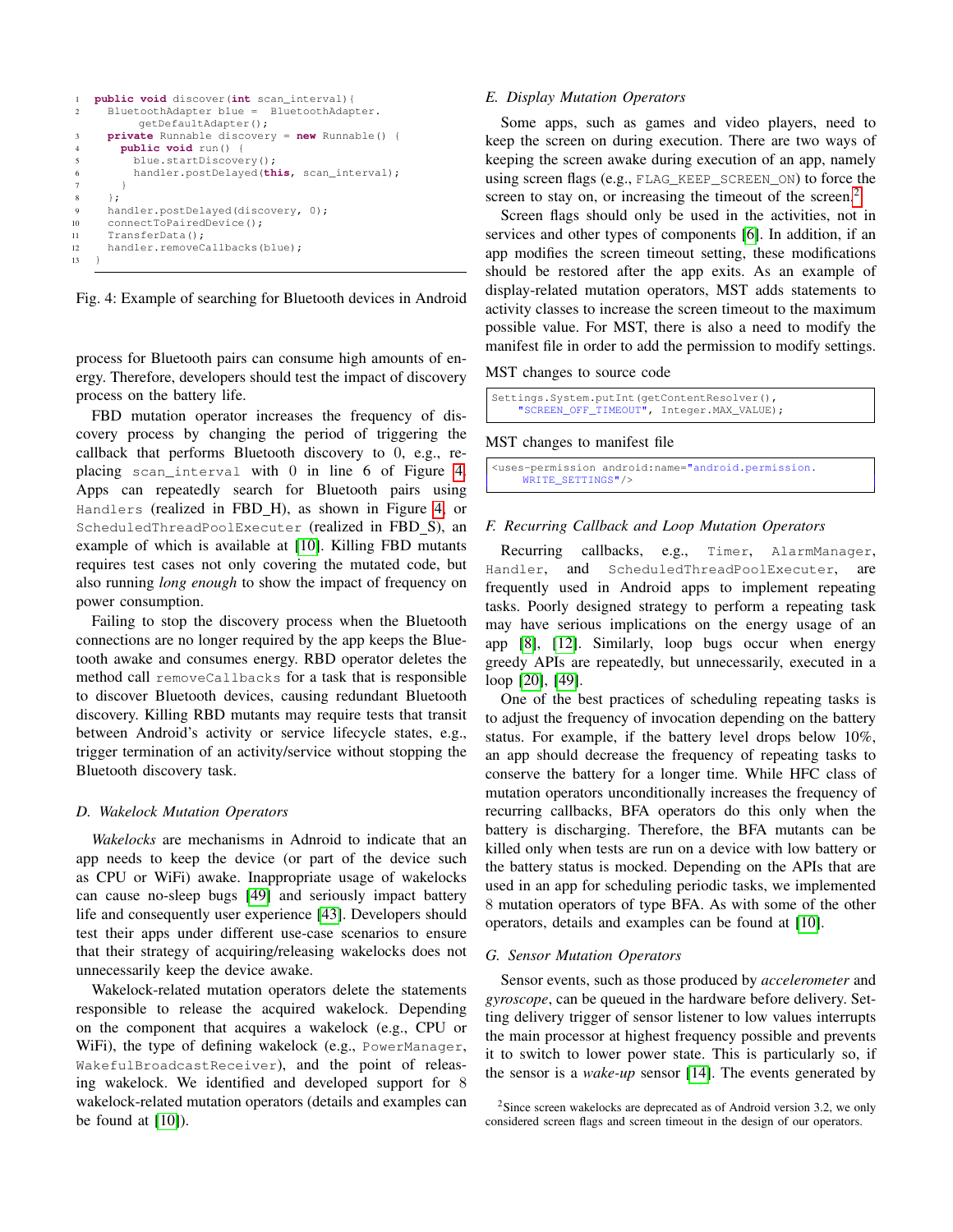```
private SensorEventListener listener;
   private SensorManager manager;
   3 protected void onCreate(){
     4 listener = new SensorEventListener();
     manager = getSystemService("SENSOR_SERVICE");
     Sensor acm = manager.getDefaultSensor(
          TYPE_ACCELEROMETER");
     manager.registerListener(listener, acm,
   "SENSOR_DELAY_NORMAL", 5*60*1e6);
10 }
11 protected void onPause(){
12 super.onPause();
13 manager.unregisterListener(listener);
14 }
```
Fig. 5: Example of utilizing sensors in Android

wake-up sensors cause the main processor to wake up and can prevent the device from becoming idle.

In the apps that make use of sensors, tests are needed to ensure that the usage of sensors is implemented in an efficient way. FDSL operator replaces the trigger delay—last parameter in method registerListener in line 7 of Figure [5—](#page-6-1)to *0*, and changes the wake-up property of the sensor in line 6.

FDSL

| Sensor acm = manager.getDefaultSensor("TYPE_ACCELEROMETER" |  |  |  |  |  |  |  |
|------------------------------------------------------------|--|--|--|--|--|--|--|
| , true);                                                   |  |  |  |  |  |  |  |
| manager.registerListener(listener, acm,                    |  |  |  |  |  |  |  |
| "SENSOR DELAY NORMAL", 0);                                 |  |  |  |  |  |  |  |

In addition, apps should unregister the sensors properly, as the system will not disable sensors automatically when the screen turns off. A thread continues to listen and update the sensor information in the background, which can drain the battery in just a few hours [\[14\]](#page-11-25). SLUD operator deletes the statements responsible for unregistering sensor listeners in an app. For a test to kill a SLUD mutant, it needs to trigger a change in the state of app (e.g., terminate or pause the app) without unregistering the sensor listener.

#### IV. ANALYZING MUTANTS

<span id="page-6-0"></span>Mutation testing is known to effectively assess the quality of a test suite in its ability to find real faults [\[19\]](#page-11-26), [\[36\]](#page-11-4). However, it suffers from the cost of executing a large number of mutants against the test suite. This problem is exacerbated by considering the amount of human effort required for analysis of the results, i.e., whether the mutants are killed or not, as well as identifying the equivalent mutants [\[35\]](#page-11-3). To streamline usage of mutation testing for energy purposes, we propose a generally applicable, scalable, and fully automatic approach for analyzing the mutants, which relies on a novel algorithm for comparing the power traces obtained from execution of test cases.

#### *A. Killed Mutants*

During the execution of a test, power usage can be measured by a power monitoring tool, and represented as a *power trace*—a temporal sequence of power values. A power trace consists of hundreds or more spikes, depending on the sampling rate of the measurement, and can have different shapes, based on the energy consumption behavior.

<span id="page-6-6"></span><span id="page-6-5"></span><span id="page-6-3"></span><span id="page-6-2"></span>

|              | <b>Algorithm 1:</b> Energy-Aware Mutation Analysis      |  |  |  |  |  |  |
|--------------|---------------------------------------------------------|--|--|--|--|--|--|
|              | <b>Input:</b> T Test suite, A Original app, $A'$ Mutant |  |  |  |  |  |  |
|              | <b>Output:</b> Determine if a mutant is killed or lived |  |  |  |  |  |  |
|              | 1 foreach $t_i \in T$ do                                |  |  |  |  |  |  |
| $\mathbf{2}$ | $isKilled_i = false;$                                   |  |  |  |  |  |  |
| 3            | $P_A = getTrace(A, t_i, 30);$                           |  |  |  |  |  |  |
| 4            | $\vec{p_{A'}} = getTrace(A', t_i, 1);$                  |  |  |  |  |  |  |
| 5            | $\vec{r_A} = findRepresentativeTrace(P_A);$             |  |  |  |  |  |  |
| 6            | $\alpha = computeThreshold(r_A, P_A \setminus r_A^2);$  |  |  |  |  |  |  |
|              | $distance = computeDistance(\vec{r_A}, \vec{p_{A'}});$  |  |  |  |  |  |  |
| 8            | if <i>distance</i> $> \alpha$ then                      |  |  |  |  |  |  |
| 9            | $isKilled_i = true;$                                    |  |  |  |  |  |  |

<span id="page-6-10"></span><span id="page-6-9"></span><span id="page-6-8"></span><span id="page-6-7"></span>Figure [6](#page-7-1) shows the impact of a subset of our mutation operators on the power trace of Sensorium [\[13\]](#page-11-27)—an app that collects sensor values of a device (e.g., Radio, GPS, and WiFi) and reports them to the user. Figure [6a](#page-7-1) is the power trace of executing a test on the original version of this app. Figures [6b](#page-7-1)-d show power traces of the same test after the app is mutated by RLU, FSW H, and MSB operators, respectively. We can observe that these mutation operators have different impacts on the power trace of the test case.

We have developed a fully-automatic oracle, that based on the differences in the power traces of a test executed on the original and mutant versions of an app, is able to determine whether the mutant was killed or not. Algorithm [1](#page-6-2) shows the steps in our approach.

The algorithm first runs each test,  $t_i$ , 30 times on the original version of an app,  $A$ , and collects a set of power traces,  $P_A$ (line [3\)](#page-6-3). The repetition allows us to account for the noise in profiling. Since our analysis to identify a threshold is based on a statistical approach, we repeat the execution 30 times to ensure a reasonable confidence interval<sup>[3](#page-6-4)</sup>.

The algorithm then runs each test  $t_i$  on the mutant,  $A'$ , and collect its power trace  $p_{A'}^{\dagger}$  (line [4\)](#page-6-5). Alternatively, for higher accuracy, the test could be executed multiple times on the mutant. However, our experiments showed that due to the substantial overlap between the implementation of the original and mutant versions of the app, repetitive execution of a test on the original version of the app already accounts for majority of the noise in profiling.

Following the collection of these traces, the algorithm needs to determine how different is the power trace of mutant,  $\vec{p}_{A'}$ , in comparison to the set of power traces collected from the original version of the app,  $P_A$ . To that end, the algorithm first has to determine the extent of variation,  $\alpha$ , in the 30 energy traces of  $P_A$  that could be considered "normal" due to the noise in profiling.

One possible solution to compute this variation is to take their Euclidean distances. However, Euclidean distance is very sensitive to warping in time series [\[37\]](#page-11-28). We observed that power traces of a given test on the same version of the app

<span id="page-6-4"></span><sup>3</sup> According to *Central Limit Theorem*, by running the experiments at least thirty times, we are able to report the statistical values within a reasonable confidence interval [\[50\]](#page-11-29).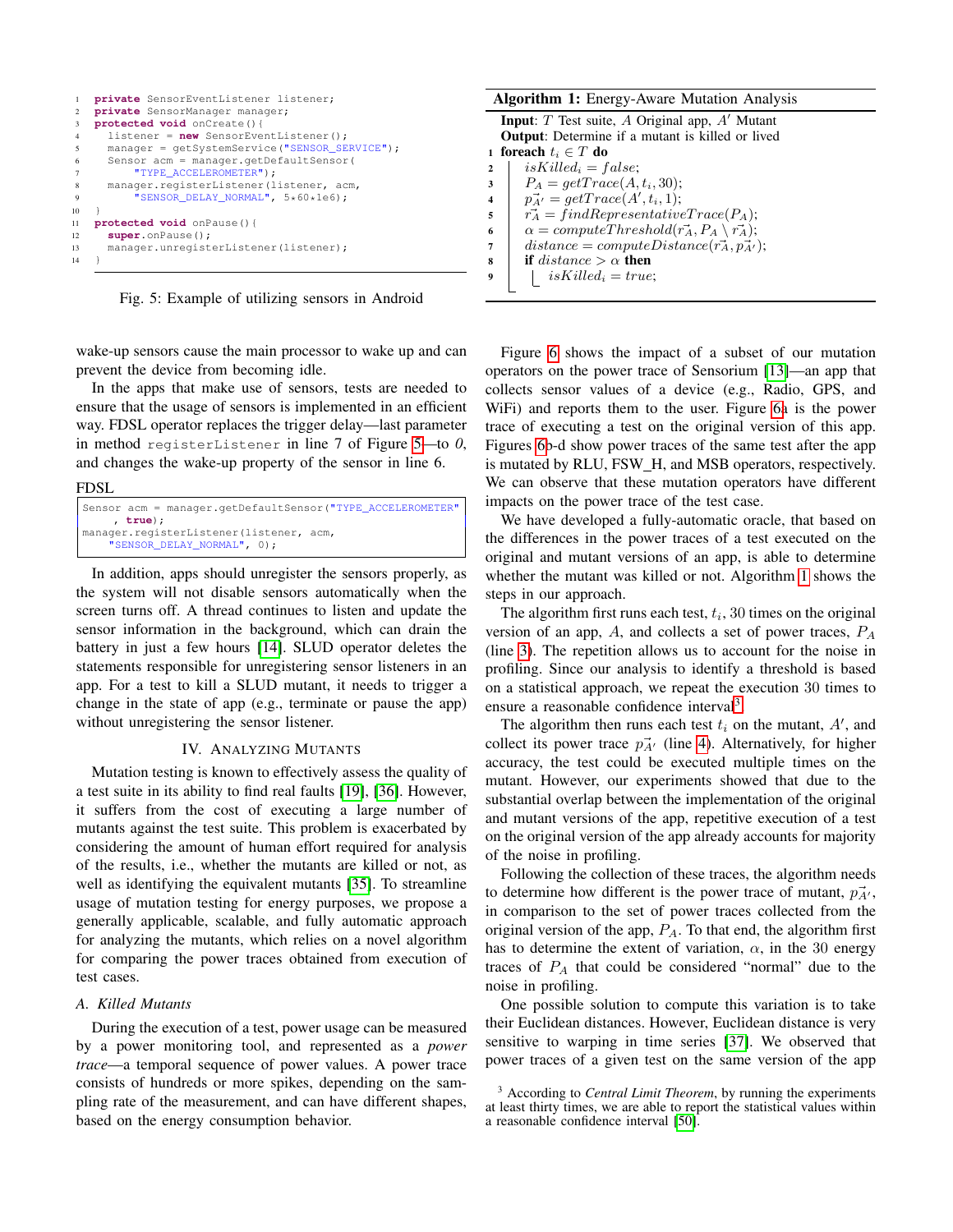<span id="page-7-1"></span>

Fig. 6: (a) Baseline power trace for the Sensorium [\[13\]](#page-11-27) app, and the impact of (b) RLU, (c) FSW\_H and (d) MSB mutation operators on the power trace

could be similar in the shape, but locally out of phase. For example, depending on the available bandwidth, quality of the network signal, and response time of the server, downloading a file can take 1 to 4 seconds. Thereby, the power trace of the test after downloading the file might be in the same shape, but shifted and warped in different repetitions of the test case.

To account for inevitable distortion in our power measurement over time, we measure the similarity between power traces by computing the *Dynamic Time Warping (DTW)* distance between them. DTW is an approach to measure the similarity between two time series, independent of their possible non-linear variations in the time dimension [\[23\]](#page-11-30). More specifically, DTW distance is the optimal amount of alignment one time series requires to match another time series.

Given two power traces  $\vec{P}_1$  [1 . . . n] and  $\vec{P}_2$  [1 . . . m], DTW leverages a dynamic programming algorithm to compute the minimum amount of alignments required to transform one power trace into the other. It constructs an  $n \times m$  matrix D, where  $D[i, j]$  is the distance between  $\vec{P}_1[1 \dots i]$  and  $\vec{P}_2$  [1 . . . j]. The value of  $D[i, j]$  is calculated as follows:

$$
D[i,j] = |P_1[i] - P_2[j]| + \min \begin{cases} D[i-1,j] \\ D[i,j-1] \\ D[i-1,j-1] \end{cases} (1)
$$

The DTW distance between  $\vec{P_1}$  and  $\vec{P_2}$  is  $D[n,m]$ . The lower is the DTW distance between two power traces, the more similar in shape they are.

To determine  $\alpha$ , the algorithm first uses DTW to find a representative trace for A, denoted as  $\vec{r}_A$  (line [5\)](#page-6-6). It does so by computing the mutual similarity between 30 instances of power trace and choosing the one that has the highest average similarity to the other instances.

Once Algorithm [1](#page-6-2) has derived a representative power trace, it lets  $\alpha$  to be the upper bound of the 95% confidence interval of the mean distances between the representative power trace and the remaining 29 in  $P_A$  (line [6\)](#page-6-7). This means that if we run  $t_i$  on A again, the DTW distance between its power trace and representative trace has a 95% likelihood of being less than  $\alpha$ different.

Finally, Algorithm [1](#page-6-2) computes the DTW distance between  $\vec{r}_A$  and  $\vec{p}_{A'}$  (line [7\)](#page-6-8). If *distance* is higher than  $\alpha$ , the variation is higher than that typically caused by noise for test  $t_i$ , and the mutant is killed; Otherwise, the mutant lives (lines [8-](#page-6-9) [9\)](#page-6-10).

## *B. Equivalent and Stillborn Mutants*

An *equivalent mutant* is created when a mutation operator does not impact the observable behavior of the program. To determine if a program and one of its mutants are equivalent is an undecidable problem [\[24\]](#page-11-31). However, well-designed mutation operators can moderately prevent creation of equivalent mutants. Our mutation operators are designed based on the defect model derived from issue trackers and best practices related to energy. Therefore, they are generally expected to impact the power consumption of the device.

In rare cases, however, mutation operators can change the program without changing its energy behavior. For example, the arguments of a recurring callback that identifies the frequency of invocation may be specified as a parameter, rather than a specific value, e.g., scan\_interval at line 6 of Figure [4.](#page-5-0) If this parameter is initialized to 0, replacing it with 0 by µ*Droid*'s FBD operator creates an equivalent mutant. As another example, LRP C can generate equivalent mutants. LRP\_C mutants change the provider of location data (e.g., first parameter of requestLocationUpdates at line 11 in Figure [2\)](#page-4-0) to "GPS". Although location listeners can be shared among different providers, each listeners can be registered for specific provider once. As a result, If the app already registers a listener for "GPS", LRP\_C would create an equivalent mutant.

To avoid generation of equivalent mutants,  $\mu$ *Droid* employs several heuristics and performs an analysis on the source code to identify the equivalent mutants. For example,  $\mu D$ *roid* performs an analysis to resolve the parameter's value and compares it with the value that mutation operator wants to replace. If the parameter is initialized in the program and its value is different from the replacement value,  $\mu D$ *roid* generates the mutant. Otherwise, it identifies the mutant as equivalent and does not generate it.

The Eclipse plugin realizing  $\mu$ *Droid* is able to recognize *stillborn mutants*—those that make the program syntactically incorrect and do not compile. *µDroid* does so by using Eclipse JDT APIs to find syntax errors in the working copy of source code, and upon detecting such errors, it rolls back the changes.

# V. EVALUATION

<span id="page-7-0"></span>In this section, we present experimental evaluation of µ*Droid* for energy-aware mutation testing. Specifically, we investigate the following three research questions: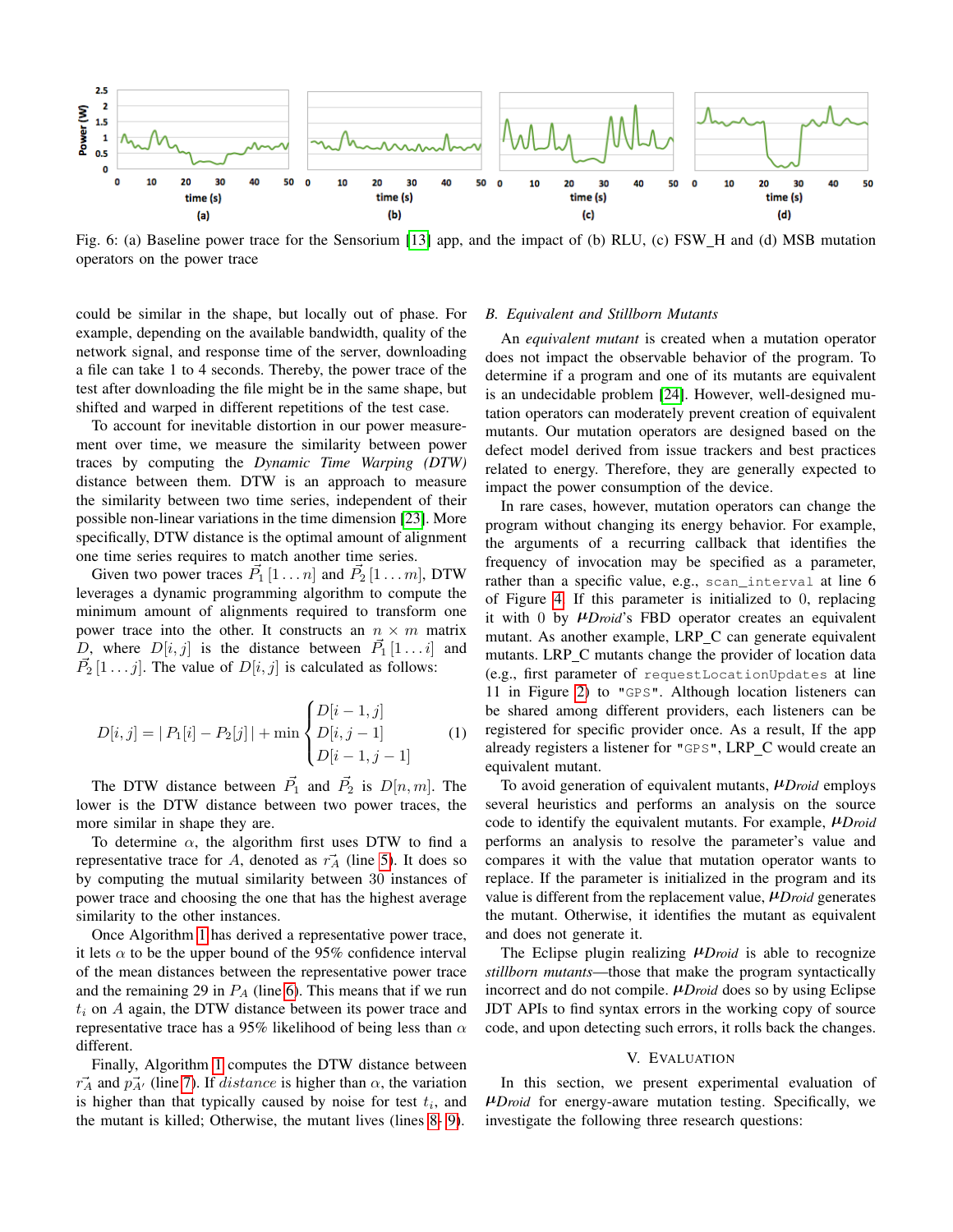<span id="page-8-1"></span>

|       | Operator ID                     | Б      | <b>RP</b> | 리 | <b>z</b> | NRI | HPW | ECC          | ESW | S<br>RW  | ⋧<br>Š   | LTC            | Q              | <b>NST</b> | <b>MSB</b> | UAB      | FDB      | RBD            | Ě        | <b>RC</b> | 보<br>≃ | EŘ            | $\Box$         | 弖<br>5L       | FDSL     |
|-------|---------------------------------|--------|-----------|---|----------|-----|-----|--------------|-----|----------|----------|----------------|----------------|------------|------------|----------|----------|----------------|----------|-----------|--------|---------------|----------------|---------------|----------|
|       | <b>Total Mutants</b>            | 9      | 14        |   |          |     |     |              |     |          | 8        |                |                |            |            |          |          |                | 8        | 8         |        | 8             | 20             |               |          |
| $T_i$ | Killed Mutants<br>Alive Mutants | 4      |           |   | $\Omega$ |     |     | $\mathbf{R}$ |     |          | 4<br>4   | $\Omega$       | $\overline{0}$ | 5.         | $\Omega$   |          |          |                | $\Omega$ | 8         |        | $\theta$<br>8 | 20<br>$\Omega$ | $\mathcal{L}$ | $\Omega$ |
| $T_e$ | Killed Mutants<br>Alive Mutants | 6<br>3 |           |   | 0        |     |     |              |     | $\Omega$ | $\Omega$ | $\overline{0}$ | $\overline{0}$ | $\Omega$   | $\Omega$   | $\Omega$ | $\Omega$ | $\overline{0}$ | $\Omega$ |           |        | 8<br>$\Omega$ | 20<br>$\Omega$ | $\Omega$      | $\Omega$ |

TABLE II: Mutation analysis of each class of mutation operators for subject apps.

<span id="page-8-0"></span>Apps LoC Number of Mutants Number of Tests Coverage Mutation Score  $T_i$   $T_e$   $T_i$   $T_e$   $T_i$   $T_e$ aMetro 26,878 17 28 32 59% 59% 35% 76% OpenCamera 15,064 21 34 36 58% 58% 80% 95%<br>Jamendo 8,709 21 25 30 65% 65% 57% 95% Jamendo 8,709 21 25 30 65% 65% 57% 95% a2dp.Vol 6,670 16 29 33 66% 66% 42% 78% Sensorium 3,288 41 25 31 69% 69% 55% 89%

TABLE III: Subject apps and test suites.

- RQ1. *Quality and Effectiveness*: How effective is *µDroid* in evaluating the quality of test suites for energy testing? Does *µDroid* help developers with creating better tests for revealing energy defects?
- RQ2. *Accuracy:* How accurate is *µDroid's* oracle in determining whether tests kill the energy mutants or not?
- RQ3. Performance: How long does it take for  $\mu$ *Droid* to create and analyze the mutants?

# *A. Experimental Setup and Implementation*

**Subject Apps:** To evaluate  $\mu$ *Droid* in practice, we randomly downloaded 20 apps from various categories of *F-Droid* open source repository, applied  $\mu$ *Droid* on them, and selected 5 apps for which *µDroid* was able to generate at least 15 mutants. Note that the number of mutants generated by  $\mu_{Droid}$  depends on the Android APIs and libraries used by the app.  $\mu$ *Droid* injected a total of 116 energy-aware mutation operators in the subject apps, distributed among them as shown in Table [III.](#page-8-0)

Power and Coverage Measurement: To profile power consumption of the device during execution of test cases, we used *Trepn* [\[22\]](#page-11-32). Trepn is a profiling tool developed by *Qualcomm* that collects the exact power consumption data from sensors embedded in the chipset. Trepn is reported to be highly accurate, with an average of 2.1% error in measurement [\[16\]](#page-11-33). To collect power traces, we configured Trepn to read power consumption data at a 100 millisecond interval. The mobile device used in our experiments was Google Nexus 6, running Android version 6.0.1.

Power measurement is sensitive to the workload of the test as well as environmental factors. We used reproducible tests in *Robotium* [\[17\]](#page-11-34) format to run identical tests on both original and mutant versions of the app. Table [III](#page-8-0) shows the statement coverage of test suites for subject apps, collected using *EMMA* [\[5\]](#page-11-35). Although the statement coverage of test suites are not 100%, we ensured that all the mutated parts of an app are covered by test suites of subject apps.

Plugin Implementation: Our Eclipse plugin is publicly available [\[10\]](#page-11-8) and supports first order and higher order [\[34\]](#page-11-36) mutation testing. It takes the source code of the original app, parses it to an AST, traverses the AST to find the patterns specified by mutation operators, and creates a mutant for each pattern found in the source code. For an efficient traversal of the AST, the plugin implements mutation operators based on *visitor pattern*. For example, instead of traversing all nodes of the AST to mutate one argument of a specific API call mentioned in the pattern, we only traverse AST nodes of type *MethodInvocation* to find the API call in the code and mutate its argument.

In addition to changes that are applied to the source code, some mutation operators need modification in the XML files of the app. For instance, mutation operator MST adds statements to the source code to change phone settings, which entails adding the proper access permissions to the app's *manifest* file.

# *B. RQ1: Quality and Effectiveness*

We wanted to evaluate  $(1)$  if  $\mu$ *Droid* can help engineers determine how effective is their test suite for revealing energy defects, and (2) whether  $\mu_{Droid}$  would allow the engineers to improve the quality of test suites. To that end, we first created a test suite  $T_i$  for each of the subject apps, such that it covered all the mutated parts of the program. Since the parts of the program mutated by  $\mu$ *Droid* are generally energy greedy, we believe  $T_i$  is in fact representative of a test suite that an energy-conscious engineer might develop for the apps. In other words, a skilled developer without access to  $\mu_{Droid}$ , but with knowledge of the energy greedy Android APIs, is likely to develop a test suite executing all the energy greedy parts of the program that have been mutated by our approach. Tables [II](#page-8-1) and [III](#page-8-0) show the result of running  $T_i$  on the subject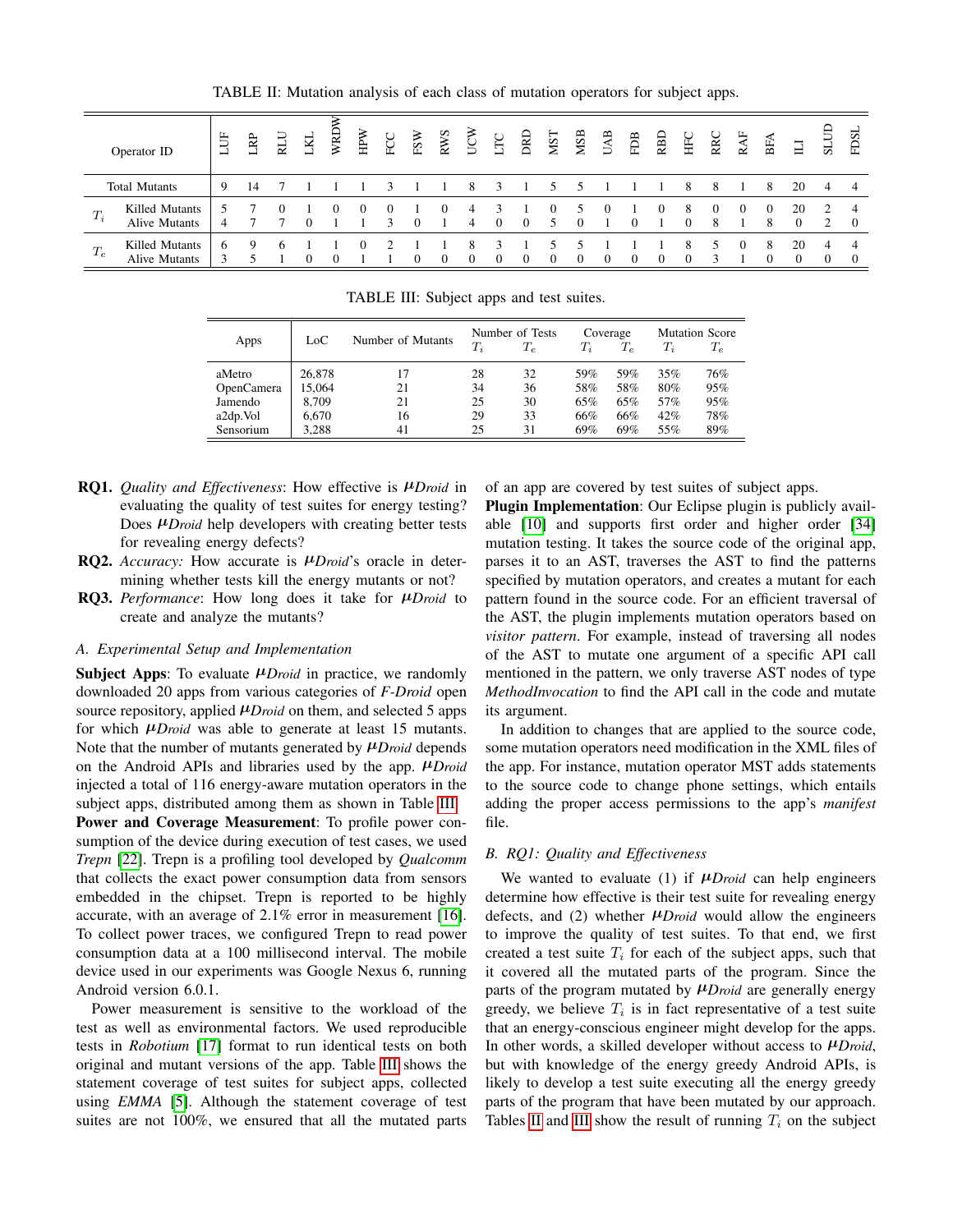apps. As we can see, while the test suite is able to kill some of the mutants, many of the mutants stay alive, even though they were executed.

The fact that so many of the mutants could not be killed, prompted us to explore the deficiencies in our initial test suites. We found lots of opportunities for improving our test suites, such as development of new test cases that exercised the apps using certain sequences of lifecycle callbacks, or under certain settings (e.g., particular network connectivity). We, thus, developed new tests, which together with  $T_i$ , resulted in an enhanced test suite  $T_e$  for each app. As shown in Tables [II](#page-8-1) and [III,](#page-8-0)  $T_e$  was able to kill a substantially larger number of mutants in all apps.

These results confirm the expected benefits of *µDroid* in practice. While  $T_e$  and  $T_i$  achieve comparable code coverage and cover the same mutated parts of the program,  $T_e$  was substantially more effective at killing the mutants. Thereby, µ*Droid* produces *strong* mutants, which can effectively challenge the developers in designing better tests.

It is worth noting that even our enhanced test suite could not kill all the mutants. For instance, we were not able to kill LUF and LRP mutants in *a2dp.Vol* app. By investigating the source code and behavior of this app, we found that accessing the LocationManager and requesting for location updates are performed in a short-lived service, thereby the impact of mutation operators on the power trace is negligible and can not be detected by *µDroid*. Similarly, our test suite was not able to kill the RAF mutant and a subset of RRC mutants. These mutants comment out statements that unregister callback methods of an app, such as that shown in line 12 of Figure [4.](#page-5-0) As the frequency of recurring callbacks was initially low for a subset of subject apps (e.g., a Handler callback in *Sensorium* app was invoked every 30 seconds), they required test cases running for several minutes to show the impact on power trace.

#### *C. RQ2: Accuracy*

To assess the accuracy of the  $\mu$ *Droid*'s oracle, we first manually built the ground-truth by comparing the shape of power traces for each original app and its mutants. To build the ground truth, we asked two mobile developers, both with substantial Android development experience, neither of whom is an author of this paper, to visually determine if power traces of the original and mutant versions are similar. Visually comparing power traces for similarity in their shape, even if they are out of phase (i.g., shifted, noisy), is an easy, albeit time consuming, task for humans. In case of disagreement, we asked a third developer to compare the power traces.

For each mutant, we only considered tests that executed a mutated part of the program, but not necessarily killed the mutant, and calculated the following metrics:

- *False Positive*: If the ground-truth identifies a mutant as alive, while oracle considers it as killed;
- *False Negative*: If the ground-truth identifies a mutant as killed, while oracle considers it as alive;

<span id="page-9-0"></span>TABLE IV: Accuracy of *µDroid*'s oracle on the subject apps.

| Apps                            | aMetro                | Open<br>Camera     | Jamendo              | a2dp.Vol           | Sensorium          |
|---------------------------------|-----------------------|--------------------|----------------------|--------------------|--------------------|
| Accuracy<br>Precision<br>Recall | 92%<br>90%<br>$100\%$ | 95%<br>100%<br>94% | 100%<br>100%<br>100% | 91%<br>100%<br>88% | 93%<br>91%<br>100% |
| F-measure                       | 95%                   | 97%                | 100%                 | 94%                | 95%                |

TABLE V: Eclipse plugin analysis time.

<span id="page-9-1"></span>

| Apps       | Avg time per mutant $(s)$ | Total time for all mutants(s) |
|------------|---------------------------|-------------------------------|
| aMetro     | 0.95                      | 29.74                         |
| OpenCamera | 0.4                       | 15.22                         |
| Jamendo    | 0.58                      | 10.76                         |
| a2dp.Vol   | 0.24                      | 7.12                          |
| Sensorium  | 0.33                      | 9.56                          |
| Average    | 0.5                       | 14.48                         |

- *True Positive*: If the ground-truth and oracle agree a mutant is killed; and
- *True Negative*: If the ground-truth and oracle agree a mutant is alive.

Table [IV](#page-9-0) shows the accuracy of  $\mu D$ *roid*'s oracle for the execution of all tests in  $T_e$  on all the subject apps. The results demonstrate an overall accuracy of 94.6% for all the subject apps. Additionally, we observed an average precision of 97% and recall of 95% for the  $\mu D$ *roid*'s oracle. We believe an oracle with this level of accuracy is acceptable for use in practice.

# *D. RQ3: Performance*

To answer this research question, we evaluated the time required for  $\mu_{Droid}$  to generate a mutant as well as the time required to determine if the mutant can be killed. We ran the experiments on a computer with 2.2 GHz Intel Core i7 processor and 16 GB DDR3 RAM.

To evaluate the performance of the Eclipse plugin that creates the mutants, we measured the required time for analyzing the code, finding operators that match, and applying the changes to code. From Table [V,](#page-9-1) we can see that  $\mu D$ *roid* takes less than 1 second on average to create a mutant, and 14.4 seconds on average to create all the mutants for a subject app.

To evaluate the performance of oracle, we measured the time taken to determine if tests have killed the mutants. Figure [7](#page-10-0) shows the box plot of the time taken to analyze the power trace of all tests from  $T_e$  executed on all mutant versions of the 5 subject apps. Form these results we can see that the oracle runs fast; it is able to make a determination as to whether a test is able to kill all of the mutants for one of our subject apps in less than a few seconds.

The analysis time for each test depends on the size of power trace, which depends on the number of power measurements sampled during the test's execution. To confirm the correlation between analysis time and the size of power trace, we computed their Pearson Correlation Coefficient, a.k.a., *Pearson's r* correlation. It measures the linear relationship between two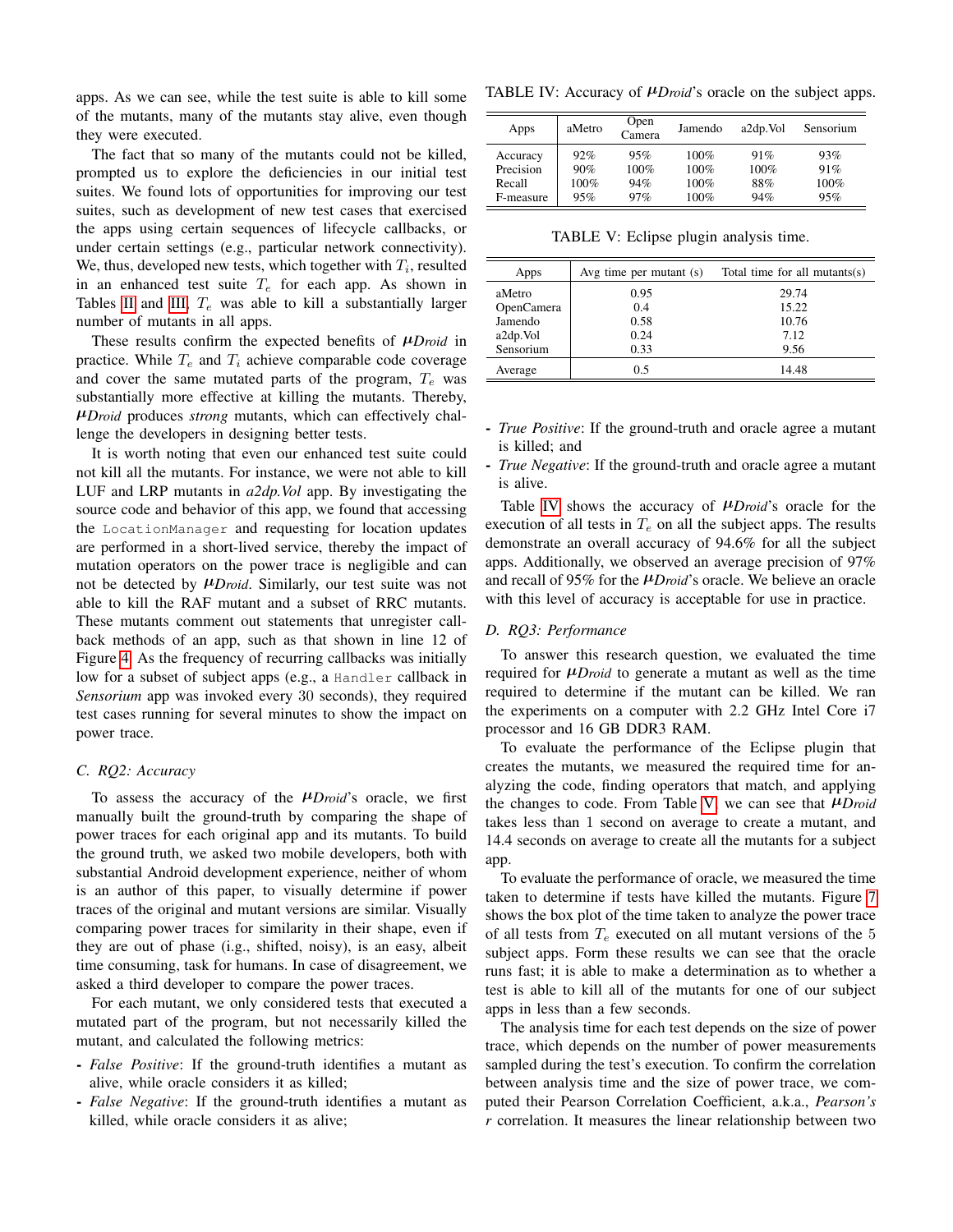variables and takes a value between -1 and +1 inclusive, where a value of +1 indicates strong positive correlation and a value -1 indicates strong negative correlation. From the Pearson's r values at the bottom of Figure [7,](#page-10-0) we can see there is a strong correlation between analysis time and the size of power trace.

# VI. RELATED WORK

Our research is related to prior work on mutation testing as well as approaches aimed at identifying energy inefficiencies in mobile apps.

Mutation Testing: Mutation testing has been widely used in testing programs written in different languages, such as Fortran [\[38\]](#page-11-37), C [\[25\]](#page-11-38), C# [\[28\]](#page-11-39), Java [\[44\]](#page-11-40), and Javascript [\[48\]](#page-11-41), as well as testing program models and specifications [\[29\]](#page-11-42), [\[47\]](#page-11-43). However, there is a dearth of research on mutation testing for mobile applications, specifically Android apps.

Mutation operators for testing Android apps were first introduced by Deng and colleagues [\[26\]](#page-11-44), [\[27\]](#page-11-45), where they proposed eleven mutation operators specific to Android apps. They designed mutation operators based on the app elements, e.g., Intents, activities, widgets, and event handlers. Unlike their operators that are designed for testing functional correctness, our operators are intended for energy testing. Therefore, our mutation operators are different from those proposed in [\[27\]](#page-11-45). In addition, they followed a manual approach to analyze the generated mutants, rather than our automatic technique for mutation analysis.

In our previous work [\[33\]](#page-11-46), we presented an energy-aware test-suite minimization approach and used mutation testing to evaluate the effectiveness of the reduced tests in revealing energy issues. Four out of twenty eight mutation classes presented here, namely WRDC, WRDW, ILI, and HFC, were used to evaluate our prior research. Our prior research, however, did not apply those mutation operators automatically, nor was it able to automatically determine whether the mutants were killed through comparison of power traces.

Green Software Engineering: In recent years, automated approaches for analysis [\[30\]](#page-11-13), [\[31\]](#page-11-47), [\[42\]](#page-11-5), [\[52\]](#page-11-7), testing [\[20\]](#page-11-11), refactoring [\[21\]](#page-11-12), [\[46\]](#page-11-48), and repair [\[40\]](#page-11-49), [\[41\]](#page-11-50) of programs have been proposed by researchers to help developers produce more energy efficient apps.

Liu et al. [\[42\]](#page-11-5) identified missing sensors and wakelock deactivation as two root causes of energy inefficiencies in Android apps. They proposed a tool, called *GreenDroid*, that can automatically locate these two problems in apps. They have also empirically studied the patterns of wakelock utilization and the impact of wakelock misuse in real-world Android apps [\[43\]](#page-11-6). Banerjee and Roychoudhury [\[21\]](#page-11-12) proposed a set of energy efficiency guidelines to re-factor Android apps for better energy consumption. These guidelines include fixing issues such as sub-optimal binding and nested usage of resources, as well as resource leakage. A subset of our operators are inspired by the energy anti-patterns that are described in these works.

Gupta and colleagues [\[31\]](#page-11-47) proposed a framework to identify common patterns of energy inefficiencies in power traces, by

<span id="page-10-0"></span>

Fig. 7: µ*Droid*'s oracle analysis time

clustering power traces of a Windows phone running different programs over a period of time. Unlike their approach, we compare power traces of executing a test on two different versions of an app, knowing one is mutated, to determine whether they are different.

To the best of our knowledge, this paper is the first to propose an energy-aware mutation testing for Android. Our research is orthogonal to other energy-aware testing approaches, such as test generation [\[20\]](#page-11-11) and regression testing [\[33\]](#page-11-46), [\[39\]](#page-11-51), as it helps them to evaluate the quality of the test suites.

# VII. CONCLUDING REMARKS

Energy efficiency is an important quality attribute for mobile apps. Naturally, prior to releasing apps, developers need to test them for energy defects. Yet, there is a lack of practical tools and techniques for energy testing.

In this paper, we presented  $\mu$ *Droid*, a framework for energyaware mutation testing of Android apps. The novel suite of mutation operators implemented in µ*Droid* is designed based on an energy defect model we constructed through an extensive study of various sources, such as open source issue trackers and Android API documentation. *µDroid* provides an automatic oracle for mutation analysis that compares power traces collected from execution of tests to determine if mutants are killed. Our experiences with  $\mu D$ *roid* on real-world Android apps corroborate its ability to help the developers evaluate the quality of their test suites for energy testing. µ*Droid* challenges the developers to design tests that are more likely to reveal energy defects.

Currently, we are considering several directions for future work. The dual problem of what we have studied in this paper, seeding energy defects into apps, is automatic repair of apps with energy defects. We are planning to implement an approach to automatically fix Android programs for energy inefficiencies and investigate the extent to which such repairs improve energy consumption. Additionally, given that none of the existing automated Android testing tools are able to generate tests that are sufficiently sophisticated to kill many of the mutants produced by  $\mu_{Droid}$ , we believe the next logical step is the development of test generation techniques suitable for energy testings.